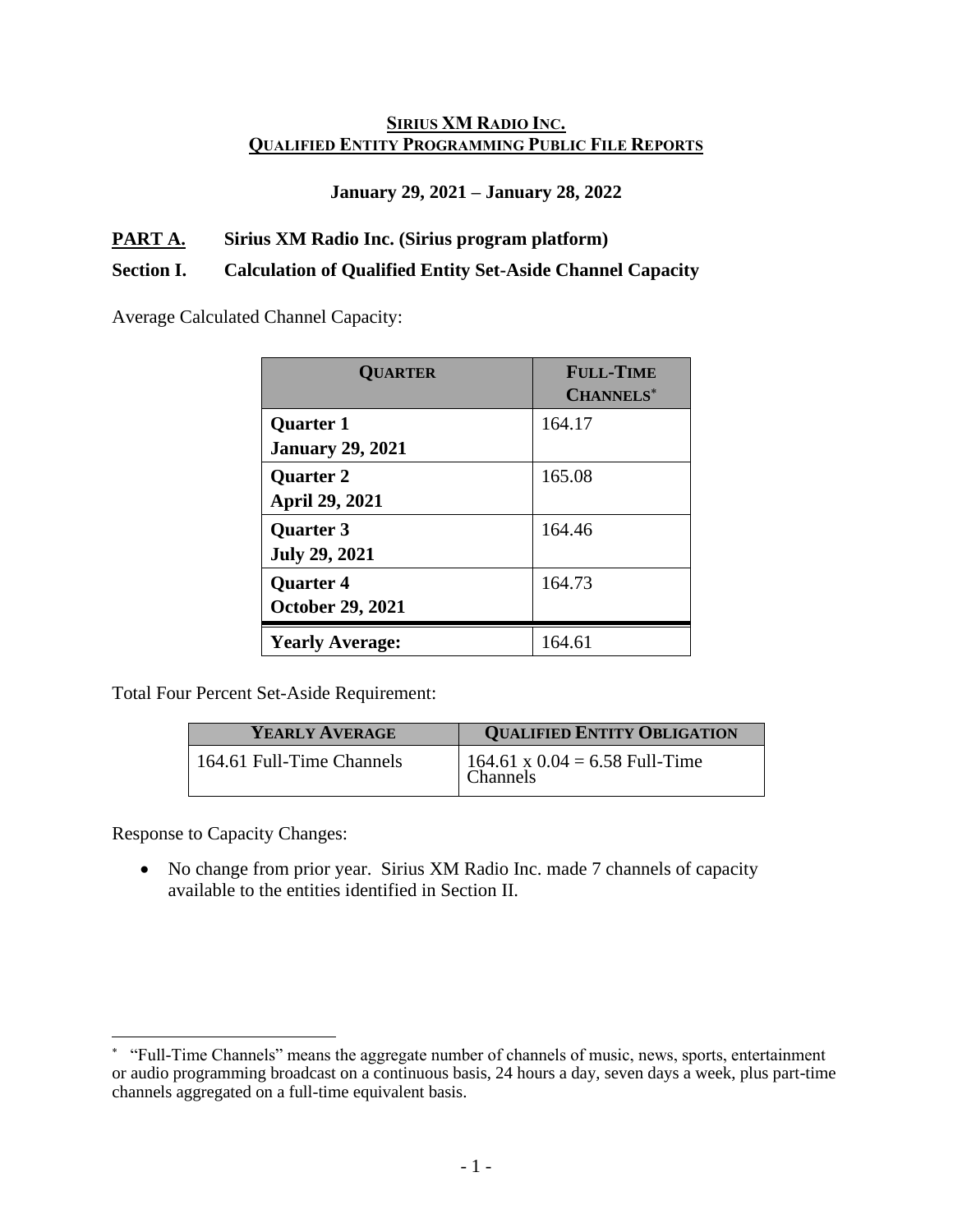# **Section II. Entities Provided Capacity**

| <b>ENTITY</b>                                                                      | <b>AMOUNT OF</b><br><b>CAPACITY</b> | <b>CONDITIONS</b>                           | <b>RATES</b> |
|------------------------------------------------------------------------------------|-------------------------------------|---------------------------------------------|--------------|
| <b>Howard University</b>                                                           | 2 channels                          | Contract term through<br>April 16, 2026     | \$0.00       |
| <b>National Latino Broadcasting,</b><br><b>LLC</b> (fka Eventus Marketing<br>Inc.) | 2 channels                          | Contract term through<br>April 17, 2026     | \$0.00       |
| <b>Corelink Solution</b>                                                           | 1 channel $*$                       | Contract term through<br>December 6, 2026   | \$0.00       |
| <b>BYU Broadcasting</b>                                                            | 1 channel                           | Contract term through<br>April 16, 2026     | \$0.00       |
| <b>SLAM Foundation, Inc.</b>                                                       | 1 channel                           | Contract term through<br>September 27, 2025 | \$0.00       |

## **Section III. Additional Entities Requesting Capacity**

None

**<sup>\*</sup>** This Qualified Entity will provide a new channel to be carried on this platform and online at siriusxm.com, and via the SiriusXM Internet Radio App for smartphones and other connected devices, replacing a Qualified Entity channel that Sirius XM discontinued carrying in 2021. This channel is not yet available to Sirius XM.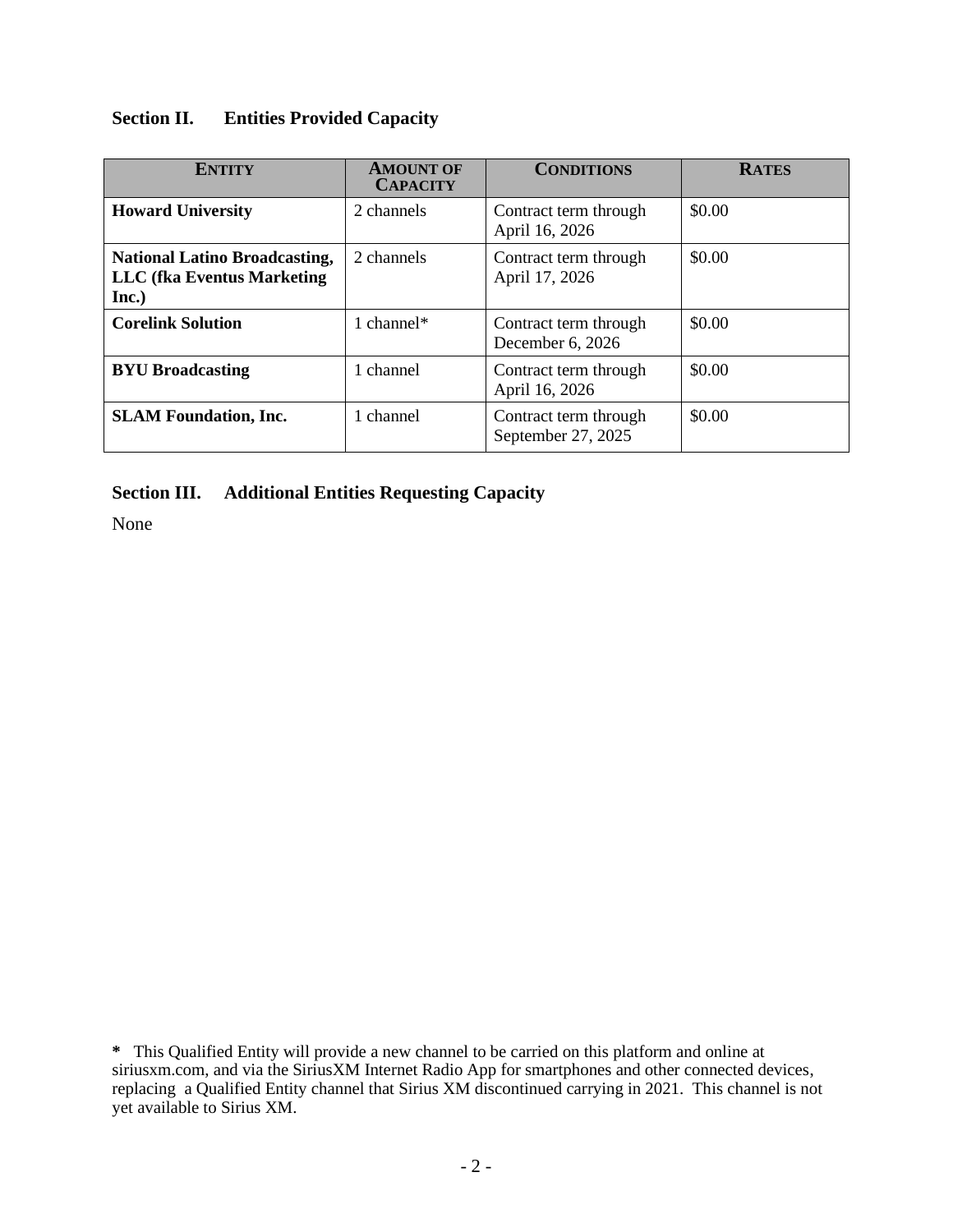## **PART B. XM Radio Inc. (XM program platform)**

### **Section I. Calculation of Qualified Entity Set-Aside Channel Capacity**

Average Calculated Channel Capacity:

| <b>QUARTER</b>          | <b>FULL-TIME</b><br><b>CHANNELS*</b> |
|-------------------------|--------------------------------------|
| <b>Quarter 1</b>        | 194.08                               |
| <b>January 29, 2020</b> |                                      |
| <b>Quarter 2</b>        | 195.22                               |
| <b>April 29, 2020</b>   |                                      |
| <b>Quarter 3</b>        | 195.96                               |
| <b>July 29, 2020</b>    |                                      |
| <b>Quarter 4</b>        | 194.49                               |
| <b>October 29, 2020</b> |                                      |
| <b>Yearly Average:</b>  | 194.94                               |

Total Four Percent Set-Aside Requirement:

| YEARLY AVERAGE            | <b>QUALIFIED ENTITY OBLIGATIONS</b>          |
|---------------------------|----------------------------------------------|
| 194.94 Full-Time Channels | 194.94 x $0.04 = 7.80$ Full-Time<br>Channels |

Response to Capacity Changes:

• No change from prior year. XM Radio Inc. made 8 channels of capacity available to the entities identified in Section II. One of those channels is available only on satellite radios designed to receive SiriusXM's expanded channel lineup, online at siriusxm.com, and via the SiriusXM Internet Radio App for smartphones and other connected devices.

 "Full-Time Channels" means the aggregate number of channels of music, news, sports, entertainment or audio programming broadcast on a continuous basis, 24 hours a day, seven days a week, plus part-time channels aggregated on a full-time equivalent basis.